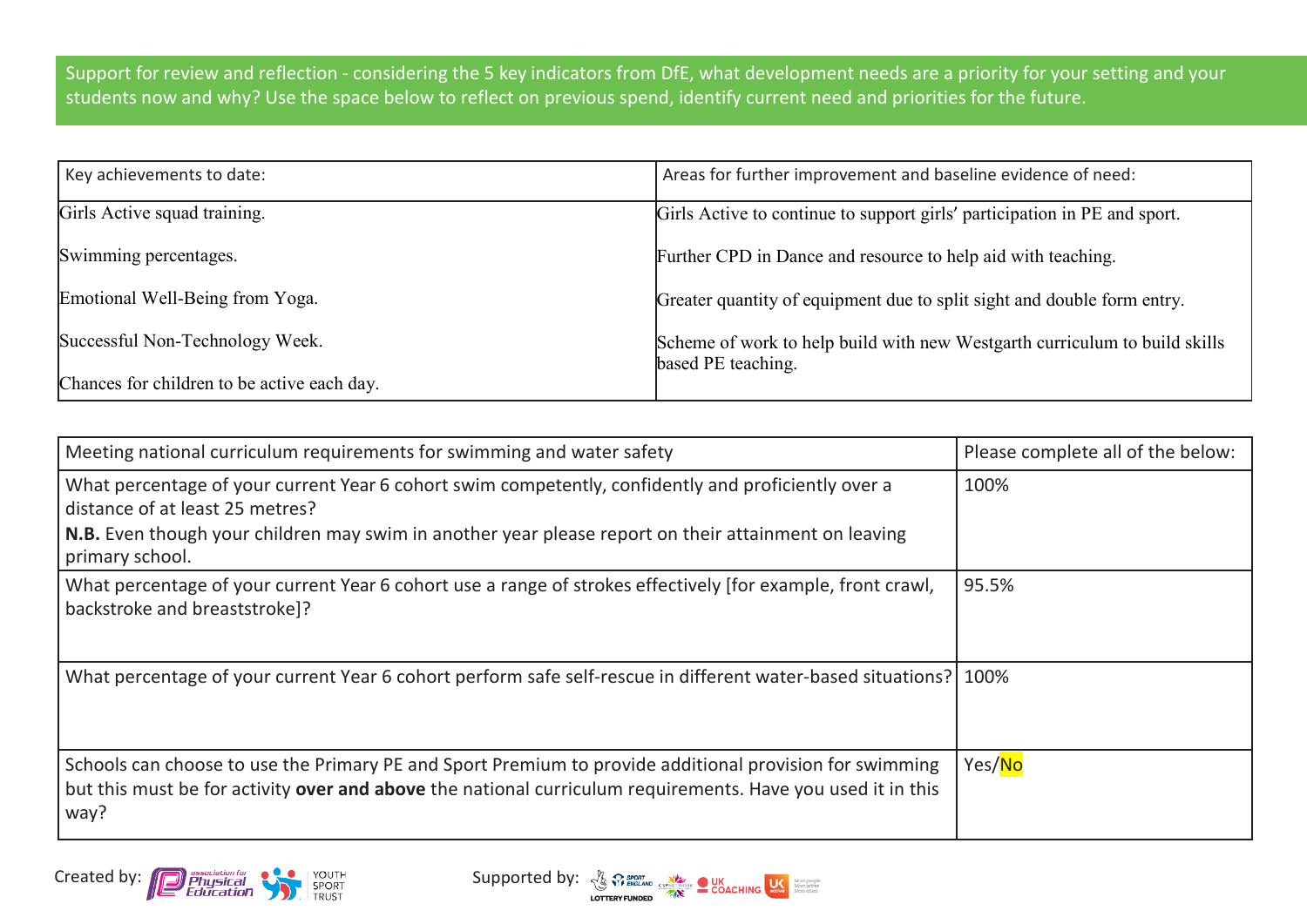## **Action Plan and Budget Tracking**

Capture your intended annual spend against the 5 key indicators. Clarify the success criteria and evidence of impact that you intend to measure to evaluate for students today and for the future.

| Academic Year: 2018/19                                                                                                              | Total fund allocated: £18,360                                                                               | Date Updated: 16/07/2019 |                                                                                                                    |                                                                                                                             |
|-------------------------------------------------------------------------------------------------------------------------------------|-------------------------------------------------------------------------------------------------------------|--------------------------|--------------------------------------------------------------------------------------------------------------------|-----------------------------------------------------------------------------------------------------------------------------|
| Key indicator 1: The engagement of all pupils in regular physical activity - Chief Medical Officer guidelines recommend that        |                                                                                                             |                          |                                                                                                                    | Percentage of total allocation:                                                                                             |
| primary school children undertake at least 30 minutes of physical activity a day in school                                          |                                                                                                             |                          |                                                                                                                    | 6.5%                                                                                                                        |
| School focus with clarity on<br>intended impact on pupils:                                                                          | Actions to achieve:                                                                                         | Funding<br>allocated:    | Evidence and impact:                                                                                               | Sustainability and suggested<br>next steps:                                                                                 |
| la. To increase engagement of<br>children in physical education.                                                                    | 1a. Daily Mile- Children to run for<br>around 10 minutes each day around<br>the flagged track on the field. | 1.a f0                   | la. Increased level of children<br>getting their 30 minutes + of<br>active minutes.                                | To build on more ways that<br>staff can involve active lessons<br>and chances to give children<br>more chance to be active. |
| 1b. To upskill children in Upper Key<br>Stage 2 to make themselves more<br>active and also younger children.                        | 1b. Training of 'new' playground<br>monitors to support playground<br>games.                                | 1.b £200                 | 1b. Increased uptake on<br>Westgarth friends and<br>engagement with younger<br>children during playtimes.          | To continue to include all<br>children in PE and Sports<br>throughout the school year.                                      |
| 1. To increase the understanding of<br>teachers and children in ways to be<br>active through the week not looking at<br>technology. | 1c. No Technology Week-<br>Climbing Wall.                                                                   | 1.c £500                 | Ic. One week where children got<br>$\ln \text{hour} + \text{of active minutes joining}$<br>in with new activities. |                                                                                                                             |
| 1d. To increase the 'active' minutes<br>used in play times and PE lessons.                                                          | 1d. Purchase of equipment to<br>support active lessons and PE<br>lessons.                                   | 1.d £500                 | 1d. Further engagement in lessons<br>with staff being able to offer<br>more chances to be active in<br>llessons.   |                                                                                                                             |



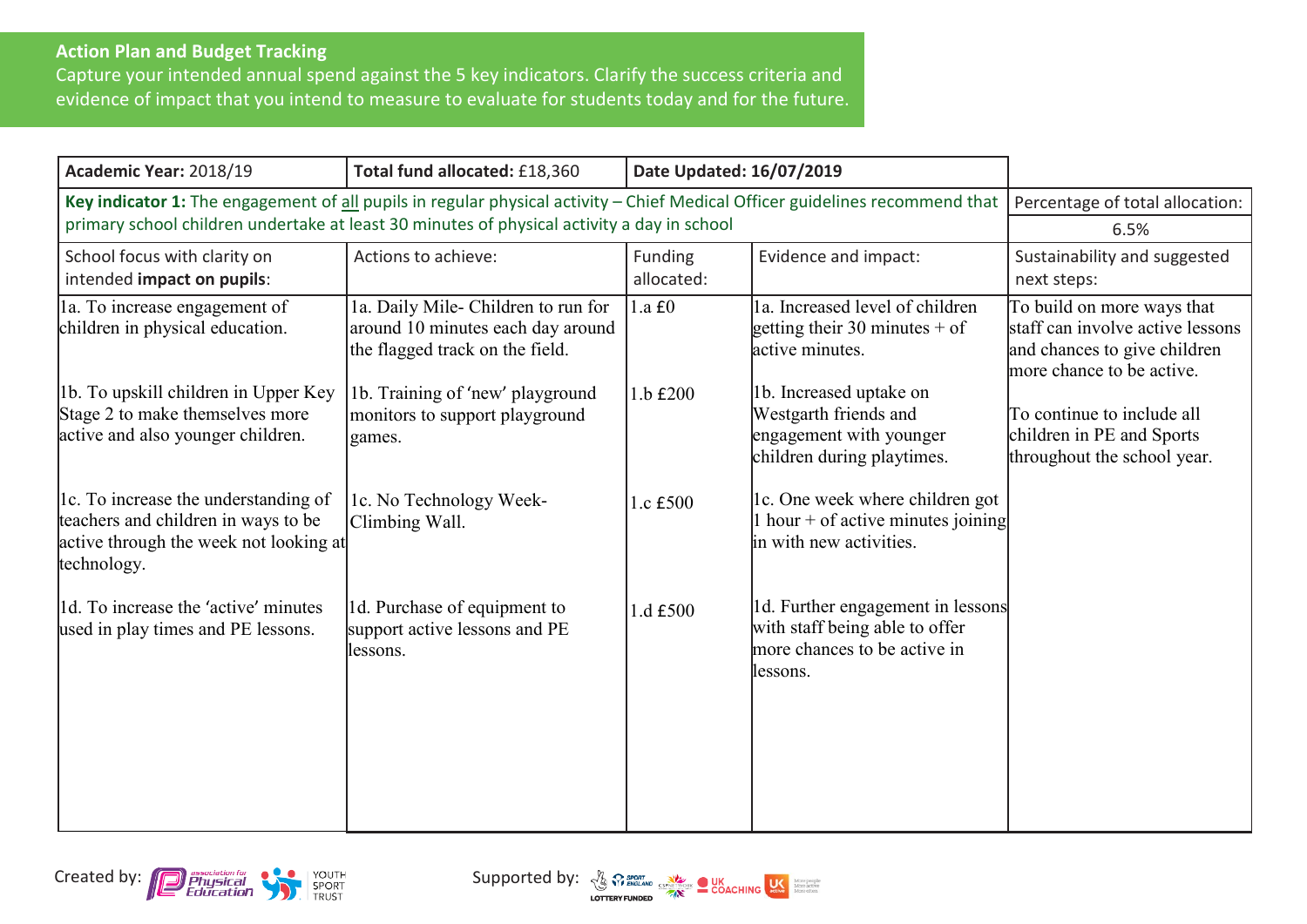| Key indicator 2: The profile of PESSPA being raised across the school as a tool for whole school improvement     |                                                                                                                      |                       |                                                                                                                                                                                                 | Percentage of total allocation:                                                            |
|------------------------------------------------------------------------------------------------------------------|----------------------------------------------------------------------------------------------------------------------|-----------------------|-------------------------------------------------------------------------------------------------------------------------------------------------------------------------------------------------|--------------------------------------------------------------------------------------------|
|                                                                                                                  |                                                                                                                      |                       |                                                                                                                                                                                                 | 6.5%                                                                                       |
| School focus with clarity on<br>intended impact on pupils:                                                       | Actions to achieve:                                                                                                  | Funding<br>allocated: | Evidence and impact:                                                                                                                                                                            | Sustainability and suggested<br>next steps:                                                |
| 2a. Year 6 children to be upskilled<br>and to work with younger girls to<br>inspire and grow on personal skills. | 2a. Girls' Active to work with Year<br>$2, 3$ and 4 one afternoon a week.                                            | $2a. \pounds 1000$    | 2a. Year 2, 3 and 4 girls all<br>increased their active minutes for<br>a full term each once a week and<br>report that they were inspired to<br>be part of the team when they get<br>to Year 6. | To continue to train girls that<br>are in Year 6 to work with other<br>girls in Westgarth. |
| 2b. To increase awareness of what<br>physical education and sport that is<br>happening at Westgarth.             | 2b. Children and staff are trained to<br>tweet, blog and report on sporting<br>activities in school.                 | 2b. f0                | 2b. Increased the content that is<br>being shared through social<br>media, the website and the<br>Westgarth Weekly.                                                                             |                                                                                            |
| 2c. To promote the sporting success<br>and participation in school.                                              | 2c. Celebration assembly every<br>week, to ensure the whole school is<br>aware of the importance of PE and<br>sport. | 2c. f200              | 2c. It has continued to grow the<br>enthusiasm of what the children<br>at Westgarth are achieving.                                                                                              |                                                                                            |
| 2d. To build up leadership and the<br>profile of the importance of PE in<br>school.                              | 2d. Sports Leader training.                                                                                          | 2d. £0                | 2d. All Year 6 children to do the<br>Sports Leader training.                                                                                                                                    |                                                                                            |



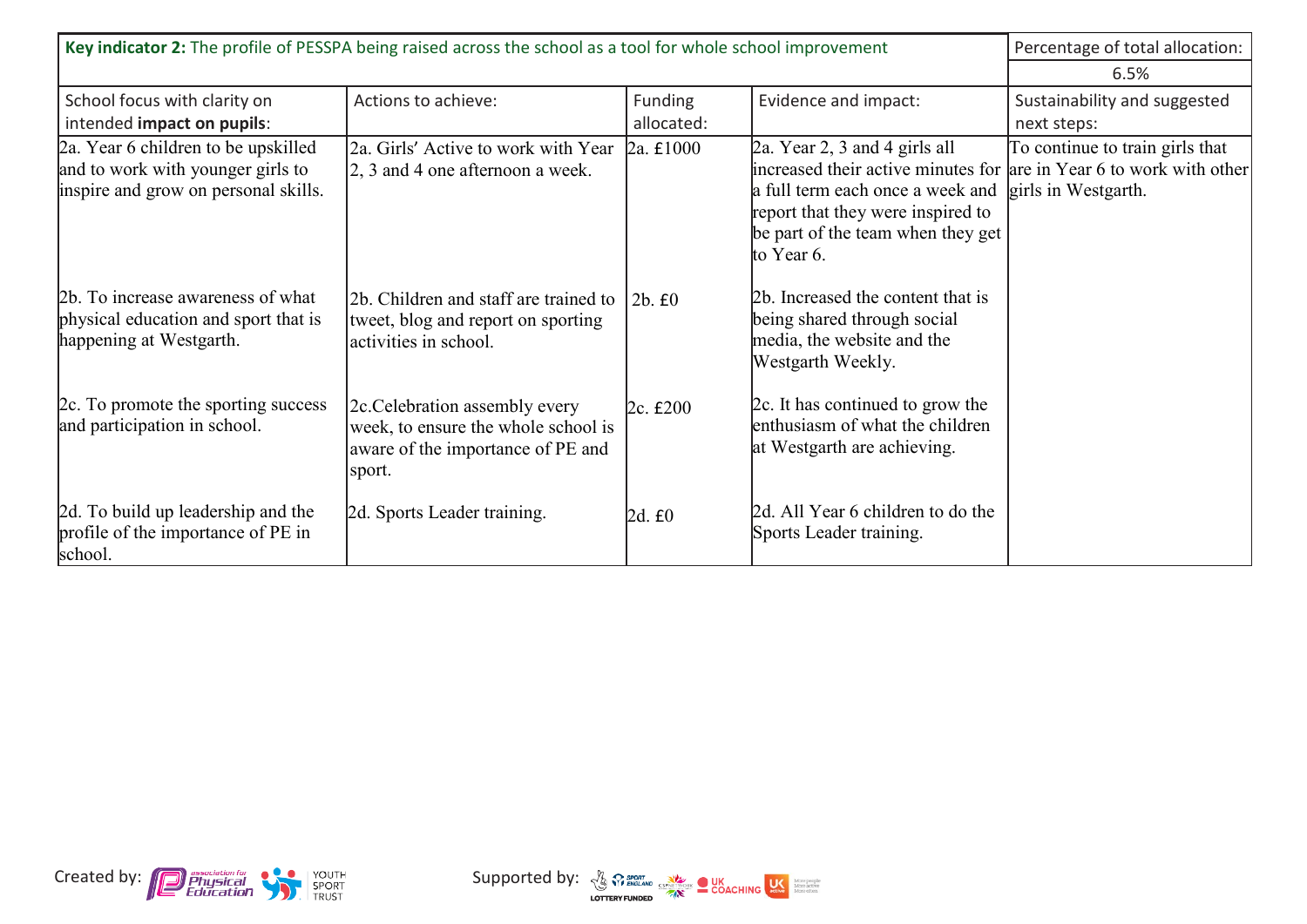| Key indicator 3: Increased confidence, knowledge and skills of all staff in teaching PE and sport                                                            |                                                                                                          |                       |                                                                                   | Percentage of total allocation:                                                                                         |
|--------------------------------------------------------------------------------------------------------------------------------------------------------------|----------------------------------------------------------------------------------------------------------|-----------------------|-----------------------------------------------------------------------------------|-------------------------------------------------------------------------------------------------------------------------|
|                                                                                                                                                              |                                                                                                          |                       |                                                                                   | 39.8%                                                                                                                   |
| School focus with clarity on intended Actions to achieve:<br>impact on pupils:                                                                               |                                                                                                          | Funding<br>allocated: | Evidence and impact:                                                              | Sustainability and suggested<br>next steps:                                                                             |
| 3a. To increase the staff's<br>understanding of its use and delivery.                                                                                        | 3a. Super movers- Staff to be<br>trained on how to use it.<br>3b. CPD-Release time for staff to          | 3a. £0                | 3a. Some staff are using<br>Supermovers to help with general<br>teaching.         | To upskill teachers on dance,<br>delivering a skills based<br>curriculum and how teachers<br>can make the children more |
| 3b. To upskill the staff on how to<br>deliver different aspects of PE.                                                                                       | train, team-teach, observe and be<br>observed.<br>3c. Continuous professional                            | $3.b$ £500            | 3b. Staff feel more confident on<br>certain aspects of the PE<br>curriculum.      | active throughout the school<br>day.                                                                                    |
| $\beta$ c. To upskill staff on delivering PE in development program for teaching $\beta$ . $\epsilon$ £3,200<br>different year groups with team<br>teaching. | staff delivered by a specialist PE<br>teacher (Mr Buckby) delivered to<br>each year group within school. |                       | 3c. Staff feel more confident on<br>certain aspects of the PE<br>curriculum.      |                                                                                                                         |
| 3d. To give importance, resources and responsibilities.<br>teaching resources to upskill on<br>leadership.                                                   | 3d. TLR/Leadership                                                                                       | 3.d £2,667            | 3d. Greater importance has been put<br>on PE at Westgarth.                        |                                                                                                                         |
| 3e. To upskill the early years teachers<br>to a scheme of work that will be used<br>in that part of the school.                                              | 3e. Sport Xplorers training<br>memberships.                                                              | 3.e £250              | 3e. Course attended and plans to<br>take it forward to the next academic<br>year. |                                                                                                                         |
| 3f. To upskill certain members of<br>staff.                                                                                                                  | 3f. CPD on training for staff.                                                                           | 3.f £683              | 3f. Numerous aspects of PE<br>upskilled in key areas of the school.               |                                                                                                                         |
|                                                                                                                                                              |                                                                                                          |                       |                                                                                   |                                                                                                                         |